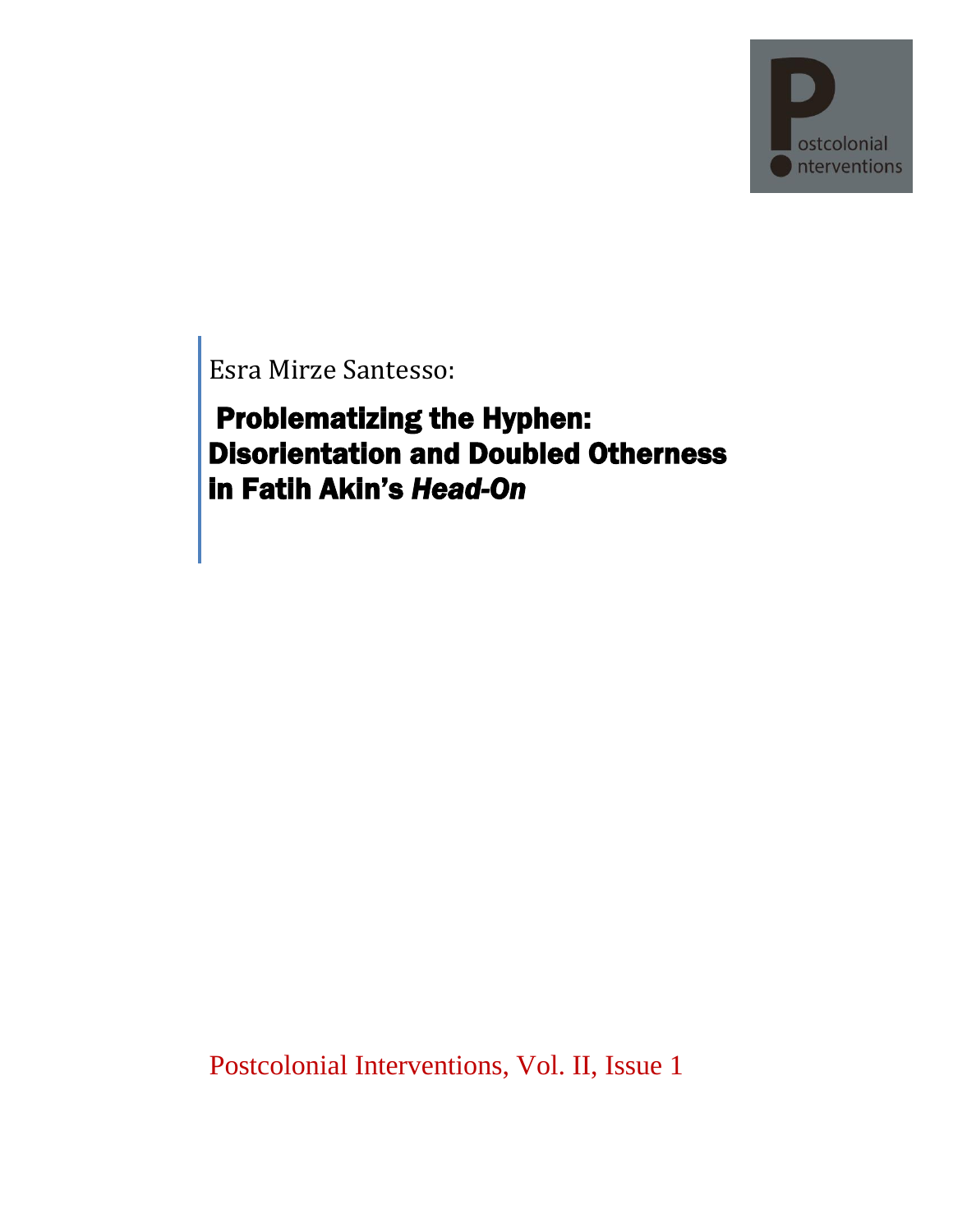For some time, postcolonial and diaspora studies have expressed a deep and occasionally uncritical enthusiasm for "hybridity", first as a form of existence that undermined imperial power and authority, and later as a new form of subjectivity—a form that can upset the various binaries surrounding "otherness."<sup>1</sup> The idea of hybridity as a challenge to essentialist understandings of identity has become a trope in numerous films about globalization, migration, and transnationalism, though other authors and filmmakers have been more skeptical about hyphenated and hybrid identities as a way forward, particularly when the subjects in question are "doubly othered" (i.e. by race and religion, or by religion and gender).<sup>2</sup> Drawing on critical notions including diaspoetics and disorientation, this essay looks at Fatih Akin's 2004 film, *Head-On*, as a challenge to the notion that hybridity solves the problem of otherness, and indeed to the notion that hybridity is even possible. The film, lauded upon its release, has, I argue, gained additional significance because of the accuracy of its more pessimistic predictions about the future of pluralism and hybrid Turkish identities.

#### **Guest Workers and the Politics of Inclusion**

*Gastarbeiter,* the guest-worker program established by a number of European states (Germany, Belgium, Austria, the Netherlands, as well as the Scandinavian nations) to boost national economies and rebuild depleted infrastructures after World War II, has an ambivalent place in the Western imagination. Even though it is broadly understood that this arrangement provided a much-needed stimulus, some view it as the beginning of Europe's "invasion" by foreigners. As it became apparent that the "guests" (consisting mostly of a young labor force arriving from poorer nations) would be a permanent addition to the population, the question of inclusion generated profound political rifts, reinforcing binary oppositions between "native" and "alien", "self" and "other", "East" and "West", "Islam" and "Christianity". A particularly vexed relationship existed between German nationals and Turkish immigrants, who started settling in ethnic ghettos in metropolitan centers. In no time, the Turkish laborer came to personify Europe's larger apprehensions about foreign infiltration; in Levent Soysal's words, "[a]s guest workers are progressively rendered into symbolic foreigners, in an inverse movement to the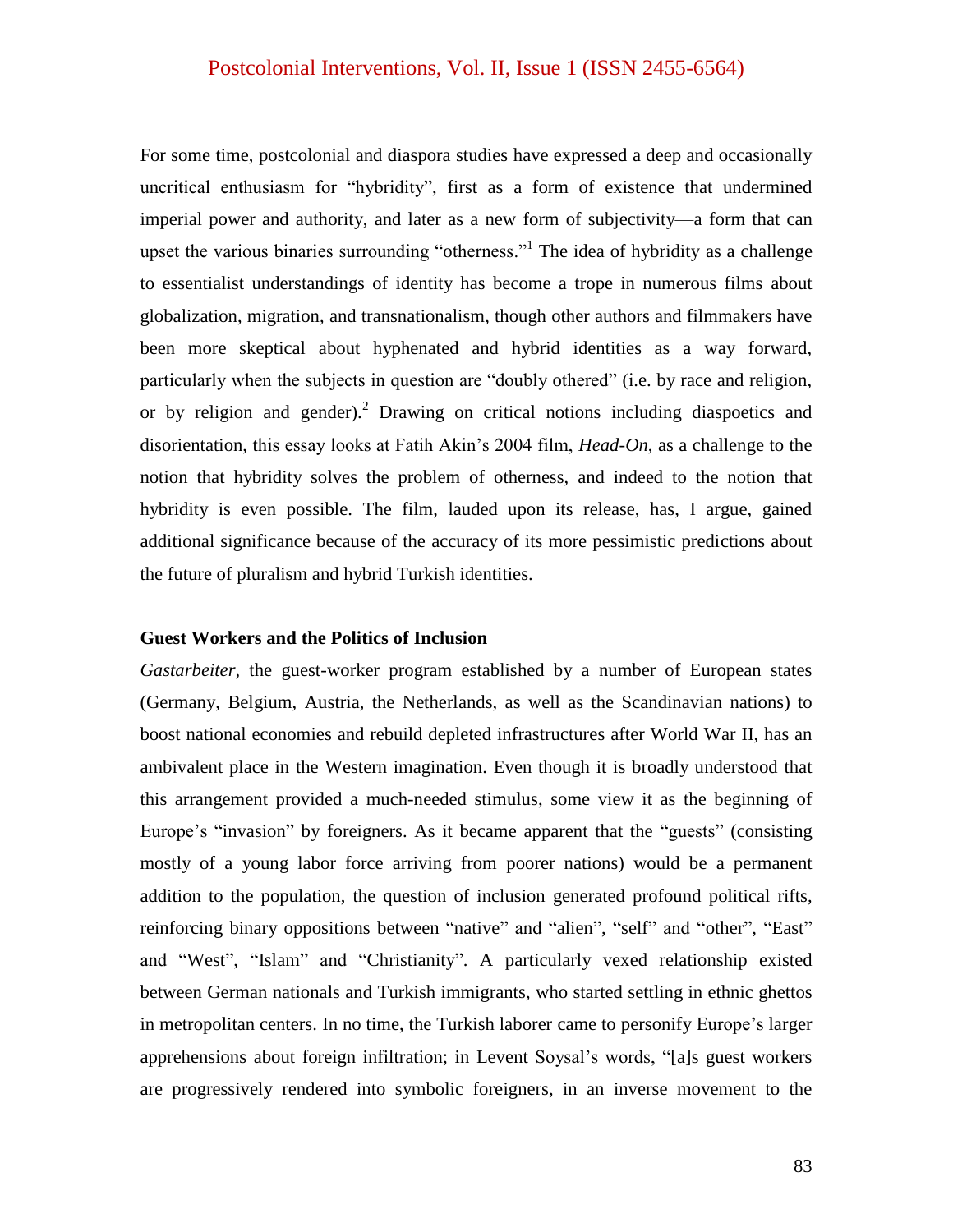normalization of their status, the foreigner has assumed the guise of the Turk" (Soysal 500). The Turk, taking on the position of the abject, symptomized an identity crisis prompted by the shifting significations of "home": as the "host land" transformed into the "homeland", anxieties stirred among Turkish immigrants, who feared being stuck in an interminable state of *gurbet* (exile) while some German nationals began to complain of *Überfremdung* (over-foreignization) — best exemplified in Max Frisch's words: "We called for labor, but people came instead" (Mandel 51).

*Gastarbeiter* ended in 1973; today there are approximately 2.7 million residents of Turkish origin in Germany (King and Kilinc 126). It took another decade or two for the "Turk" to be transformed from a commoditized migrant worker to a legitimate member of society; this shift not only required re-imagining German identity (during the 1980s and 90s) in a multicultural context, but also adopting a new level of religious tolerance towards a faith group thought to be antithetical to the values of modern, progressive European society. Integration debates became even more contentious in the aftermath of 9/11 and 7/7 as Islam came to be seen as a direct threat to national security. Soysal makes the following observations:

In public, popular, and scholarly discourses, Turkish migrants appear, at best, as relentless advocates of revitalized Turkishness or Islam, or, at worst, as essentially unassimilable agents of foreignness. Furthermore, this attribution of radical otherness, in cultural or ethnic variety, sets the migrants apart from public spaces in their country of residence, renders their participation invisible, and presents their situation as anomie. (493)

Many reporting agencies throughout Europe (OSCE, Runnymede Trust) spotted a rise in Islamophobia after the terrorist attacks.<sup>3</sup> This marked another shift in the symbolic reception of the Turk; no longer the emblem of the abject, the Turk was now stigmatized as the active, radical Islamist, posing a real and imminent security threat. Tahir Abbas observes that in the West,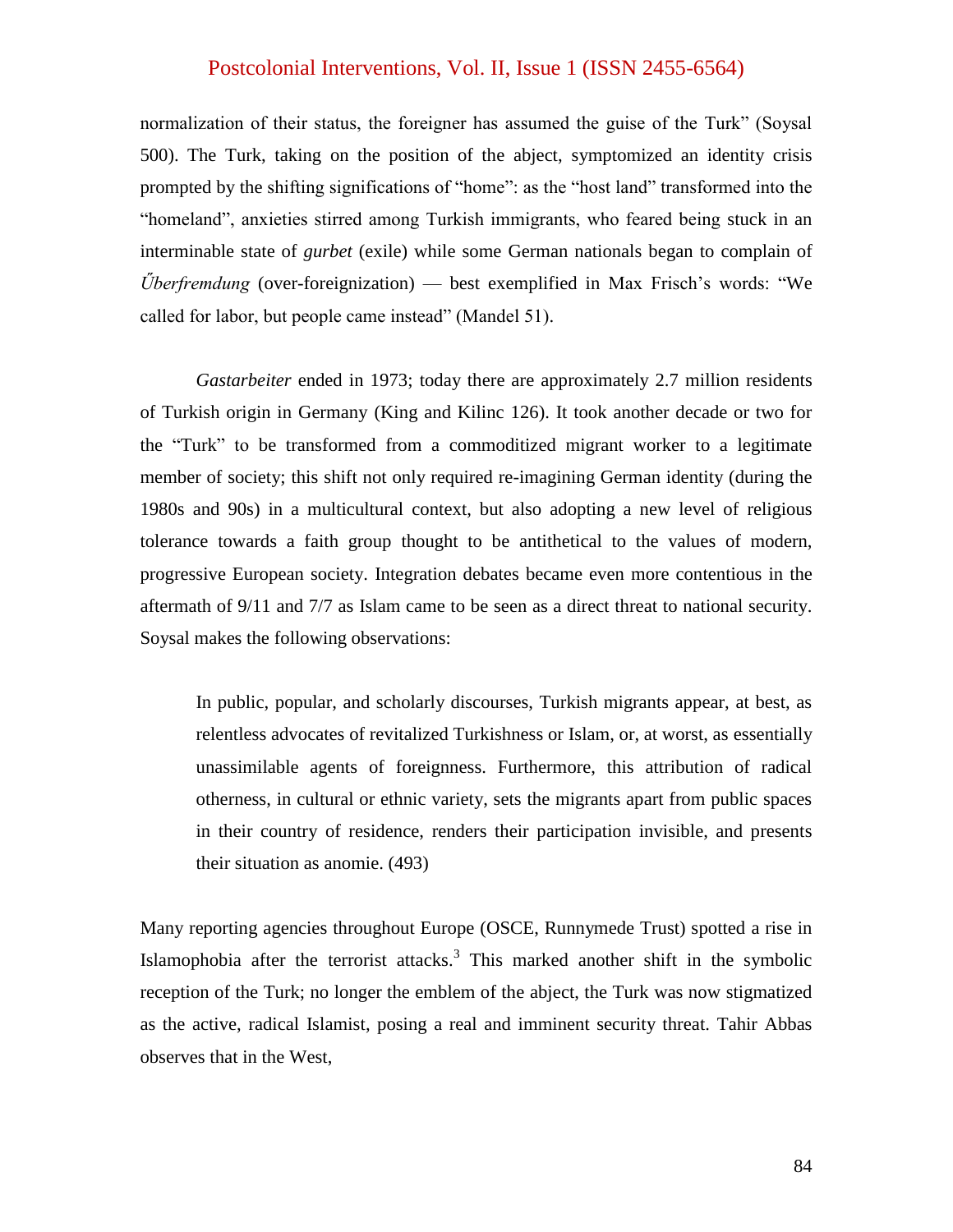Muslim cultures are seen as monolithic; Islamic cultures are substantially different from other cultures; Islam is perceived as implacably threatening; Islam's adherents use their faith to political or military advantage; Muslim criticism of Western cultures and societies is rejected out of hand; the fear of Islam is mixed with racist hostility to immigration; and Islamophobia is assumed to be natural and unproblematic. (12)

As Ayhan Kaya observes, German media has fueled these views: the 1997 issue of *Der Spiegel* characterized young Turks as "criminals" and "fundamentalists" (Kaya 230). Perhaps in an ironic way, the failure to view the Turk as a "normal" German and instead as the irreducible racial/religious other exposed the limits of liberal democracies in the West.

For the Turkish immigrant, the triangulation of Turkish, German, and Muslim identities—no matter how unstable these categories might be—necessitated a rethinking of national belonging, racial heritage, and religious membership. Some critics have pointed out that the first wave of migrants understood their position as outcasts, and were satisfied with the prospect of achieving "a degree of economic integration and becom[ing] upwardly mobile, without homogenizing culturally" (Benmayor and Skotnes 2-3). In this regard, they identified for themselves a two-fold mission: to participate in the German economy while preserving their cultural roots, and prepare for a return home by educating their (German-born) children about their heritage. By contrast, secondgeneration immigrants grew up to be relatively receptive to cultural exchange but they also understood that their interaction with the host nation would be regarded as a betrayal of their origins by the older generation. The role of Islam in this balancing act became increasingly important. Moving from a Muslim homeland in the 1970s and 80s (one where public expressions of religion were prohibited: the Turkish constitution guaranteed a secular public sphere) to a more lenient Western state (which legally guarantees freedom of religious expression even when remaining socially suspicious of Islamic practices) opened up fresh prospects in the process of self-fashioning.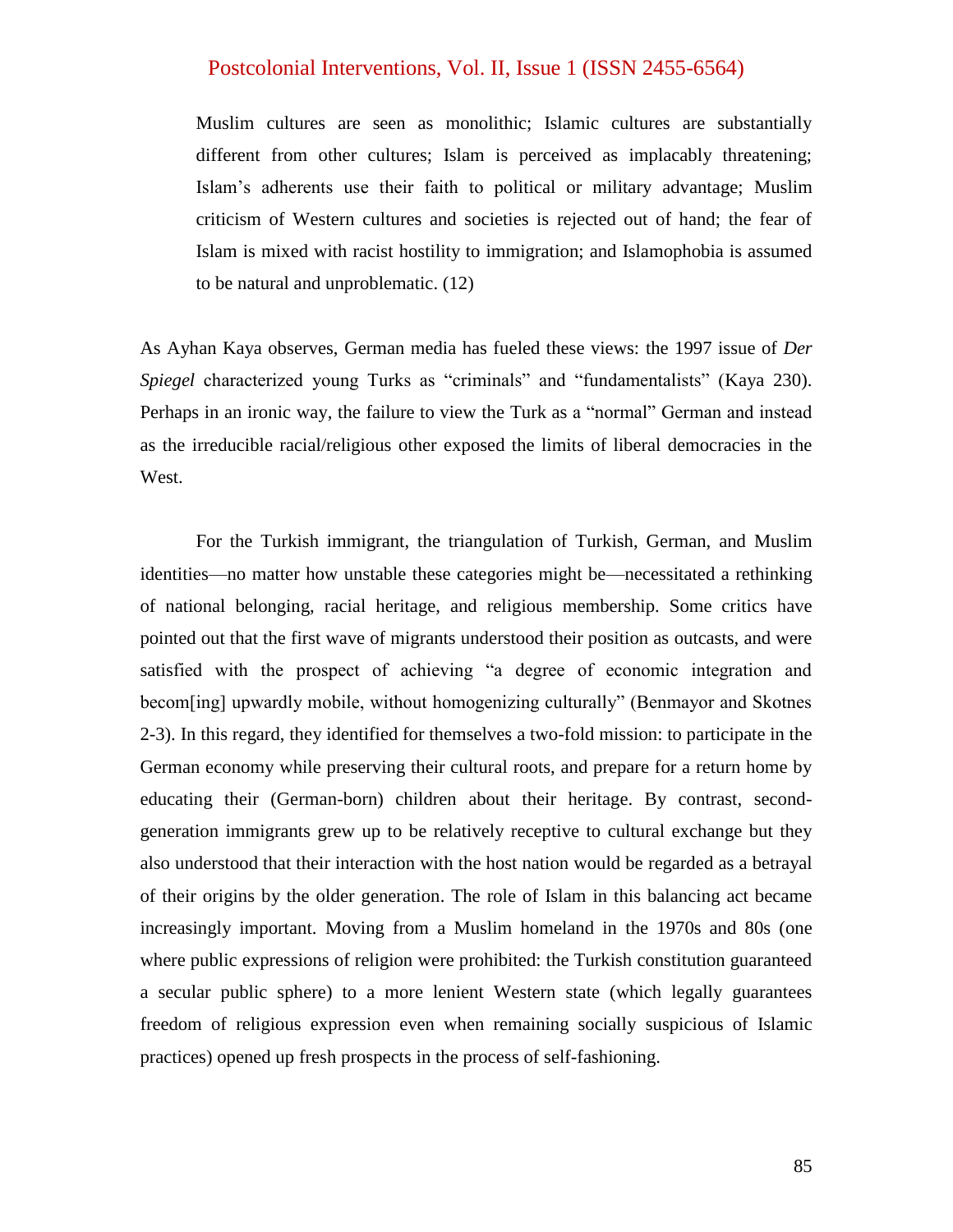According to Mandel (2008), the comparatively moderate implementation of secularism in Germany engendered a more stringent observation of Islam within the Turkish migrant community. In a way, Islam provided a sense of belonging to immigrants occupying a minority position within a Christian-oriented national space. Mandel furthermore states that for many Turks, reconfiguration of identity in a nonsecular diasporic context "may have been partly a reaction to the fear of an unfamiliar Christian culture that might threaten their own and their children's attachments to their homeland, culture, and religion, but also a reaction to a newly discovered freedom of religious expression offered by liberal German society." (7). An abiding sense of nostalgia, coupled with a desire for counter-identification with the host culture, led the members of the diasporic community to perform their foreignness in an exaggerated way, and indeed to become not just Turkish nationalists but proud Islamists. For many immigrants, Turkishness and Islam became synonymous as they publicly re-affirmed their roots.

During this tumultuous process, the cultural production of the Turkish migrant community became increasingly visible, and eventually created an important niche market in the literary and cinematic fields. We can understand German-Turkish cultural work as experiencing three basic phases: the initial phase consisted of the labor story of first generation immigrants, which shed light on their severe alienation from German culture. A new type of writing emerged in the mid-1980s that advocated acceptance by focusing on "culture and identity stories," paving the path towards a "normalization of [foreigner] status" (Soysal 497, 500). From the late 1990s, there occurred a transnational turn in immigrant writing and film, which "disrupt[ed] the hegemony of prosaic laborculture stories" (Soysal 504). These s new productions moved beyond the victimization narrative of the Turk, and looked for new forms of expression to examine the legacy as well as the challenges of what I will shortly argue is a "doubly othered" Turkish-German identity.

#### **Fatih Akin's** *Head-On*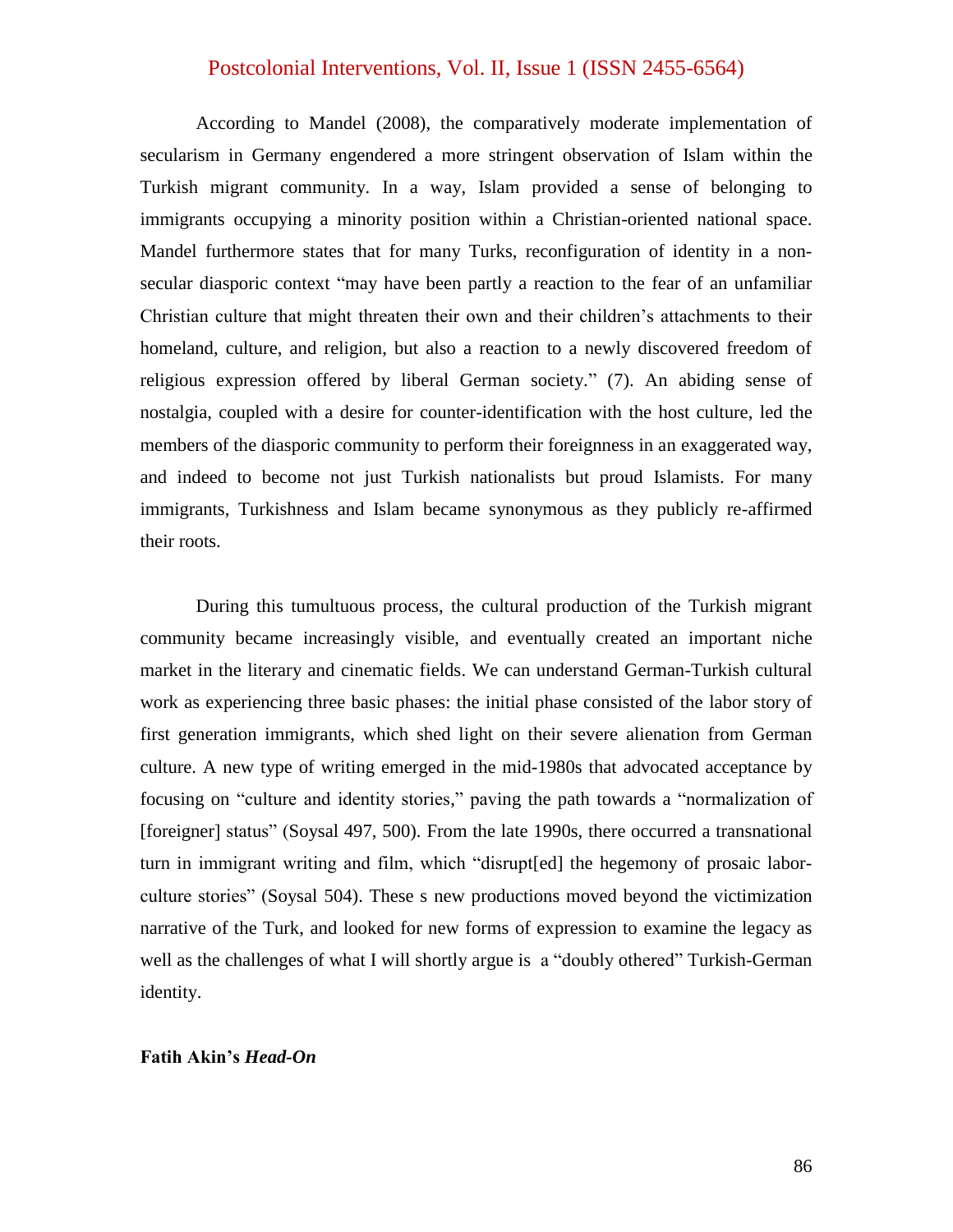It is within this historical context that I would like to pursue a critical reading of *Head-On* (*Gegen die Wand,* 2004), directed by the Turkish-German filmmaker, Fatih Akin. The film participates in diaspora poetics by using specific tropes of displacement. In doing so, it presents a highly complex critique of a hyphenated subjectivity based on dual allegiance. Furthermore, the film uses the Turkish-Germany community to illustrate Turkey's liminal position within Europe and reflect on the political resistance against Turkey's membership in the European Union. (At the time, Turkey was preparing to make a bid for membership in the European Union). Born in Hamburg to Turkish immigrant parents, Akin routinely explores Turkish-German identity and addresses the quandaries of hyphenated subjectivity, as evident in films including e *Short Sharp Shock* (*Kurz und Schmerzlos*, 1998), *Kebab Connection* (2004), and *Edge of Heaven* (*Auf der anderen Seit*, 2007). Nezih Erdoğan attributes Akin's success to his "double consciousness as a diasporic Turk living and working in Germany, his transnational existence as a filmmaker and his contested national and cultural belonging"  $(27)$ . In an interview, Akin acknowledges his liminality, stating "[w]e are brought up in two cultures, we are the new Germans" (qtd. in Fachinger 244). In this regard, Akin transcends his artistic purpose, and takes on the role of a "political ambassador" whose cinematic vision seeks to transform the monolithic representation of Turkish culture—both at home and abroad (Erdoğan 35).

It is no surprise, therefore, that both countries were quick to cast him as a national prodigy, whose dual vision enriched and supplanted both cinematic traditions: he was credited with the revitalization of German cinema in a transnational context: "the new German film is 'Turkish' and that 'Turkish' cultural film production has the potential of salvaging 'German' culture" (Fachinger 245). Likewise, he was recognized as an innovator in Turkey for re-inventing the "melodramatic modalities" of Yeşilçam (the metonym for the Turkish film industry). Many applauded him for moving away from the commercially-driven cinematic productions aimed at Turkish audiences to more sophisticated transnational trends, oriented towards global spectators. As Savas Arslan contends, "Unlike Yeşilçam, the new cinema of Turkey is no longer limited by a narrowly defined notion of 'Turkishness.' Instead [Akin's films] are representative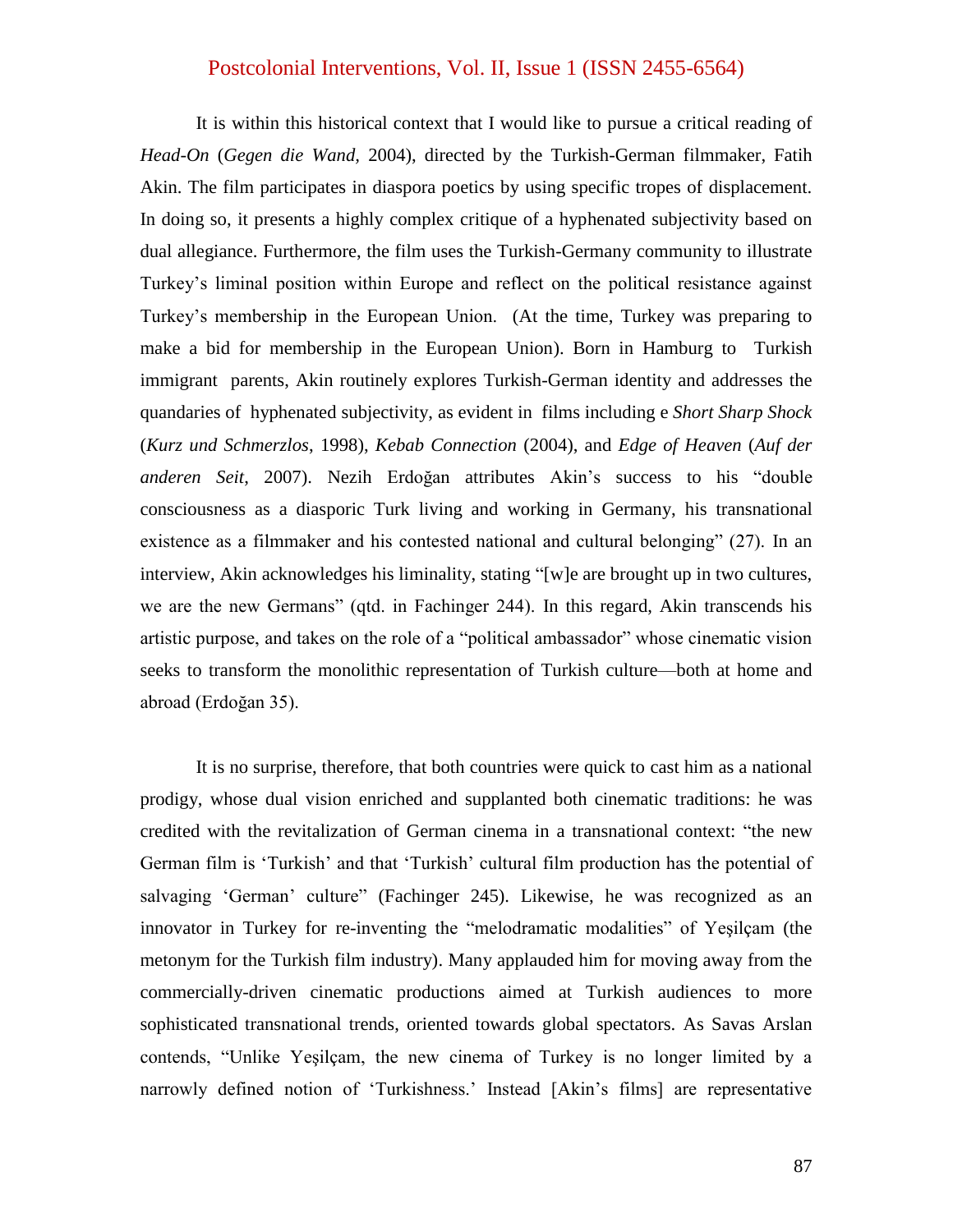examples of the many different strands and facets of Turkey's new, globalized and diversified film culture" (95). It is precisely the "globalized and diversified" aspect of Akin's films that makes them relevant to discussions of Turkey's EU membership, thus promoting as well as critiquing the idea of a Eurasian identity as a possible amalgamation of East and West.

*Head-On*, the recipient of the Golden Bear at Berlinale (2004), brilliantly captures the "the changing dynamics of German-Turkish identity" (Suner 16). Indeed, the complex depiction of the immigrant experience acts as a counter-narrative to the traditional flattened experiences of the abject Turk. The film focuses on the unconventional love story between Cahit Tomruk (Birol Űnel), a middle-aged punkrocker who makes a living by collecting empty bottles at bars, and Sibel Gűner (Sibel Kekilli), the daughter of a conservative Turkish family living in Hamburg. The two protagonists exemplify the emergence of a new consciousness among young Turks in Germany, more sympathetic to the host culture, and disgruntled with the policing efforts of the minority community that impedes their desire for cultural exchange. The lovers meet at a rehabilitation center after their attempts at suicide: Cahit is admitted for driving into a wall, head on, and Sibel cuts her wrists habitually. Upon meeting Cahit, Sibel boldly proposes marriage after enquiring if she is Turkish. Although Sibel's pushiness seems comical at first, her increasing irritation—which escalates to another episode of slashing herself after Cahit's numerous refusals—reveals the level of her desperation. Sibel's insistence on marrying Cahit is a symptom of her inability to remain within the patriarchal structure of her family, and more importantly, to be reduced to an emblem of the family's good standing and reputation within the community. Cahit eventually gives in and to control his rebellious daughter, Sibel's religious father consents to the unusual marriage; even though Cahit is not a particularly desirable bachelor (older, barelyemployed, no strong family connections), the fact that he is a Turk makes him an acceptable groom.

Of course, Sibel's subversion hides an elusive paradox, in that she is only freeing herself from the constraints of her family by giving in to their impositions. In "Putting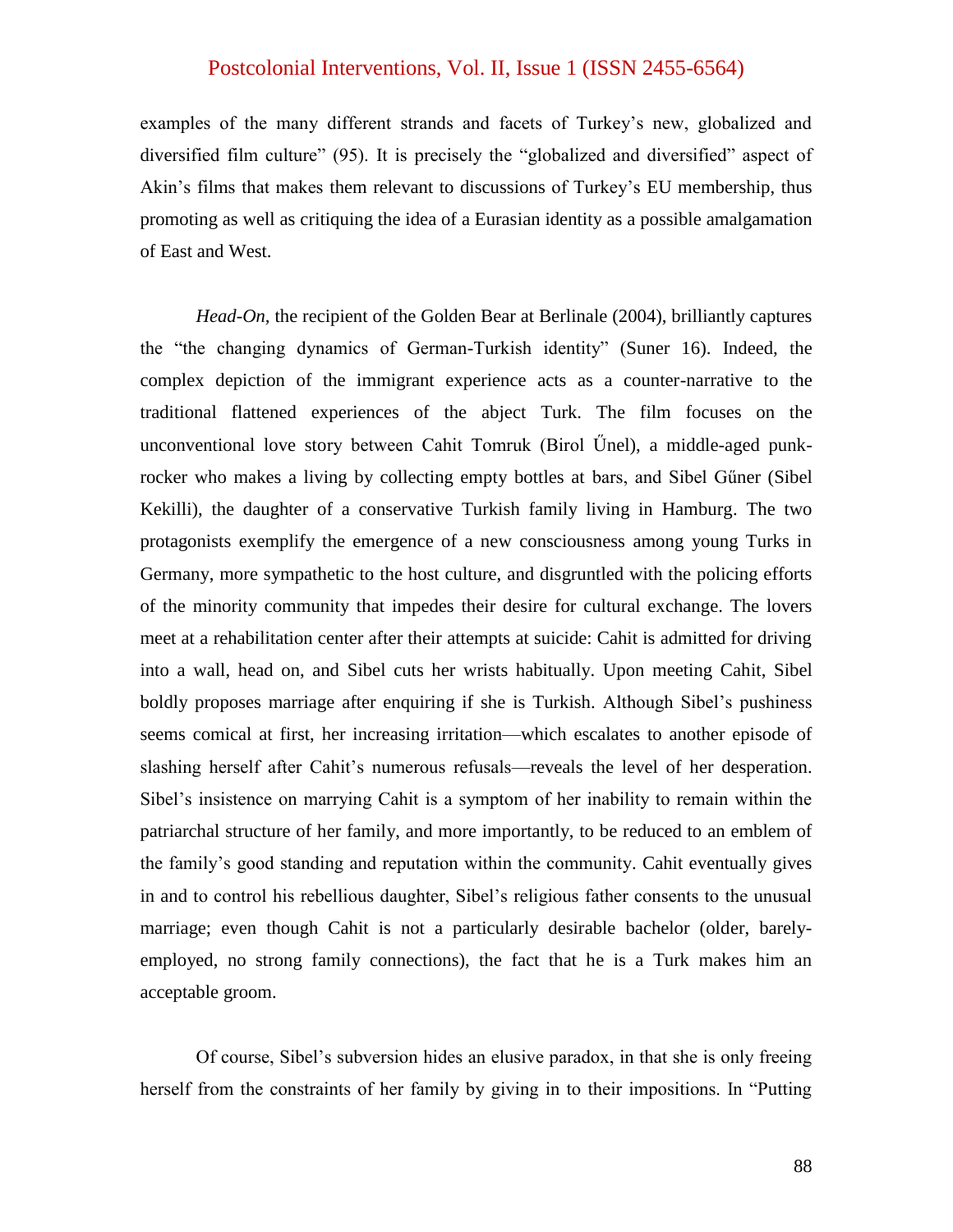Obstructions in Young Turks' Way," the German-born Turkish essayist, Ayse makes the following point:

[These young Turkish girls] have no qualifications and no profession. Even though they don't want to spend the rest of their lives in chastity and in prison, moving out of their parents' home to live on their own is out of the question, even if it were financially possible. (244)

At first, Cahit and Sibel imagine their marriage as a sham, a way to escape community pressure; gradually, however, they realize that their solution holds its own complications. By entering, however superficially, into a marriage, both Cahit and Sibel symbolically conform to the rules of the community. To their own surprise, they find themselves performing the stereotypical roles prescribed by the husband-wife relationship: Sibel assumes the role of a care-taker while Cahit becomes an exasperated husband who acts as a bodyguard, rescuing her from awkward situations when she picks up strangers at bars. In time, the independence they hope to gain through their mock marriage is overshadowed by an actual intimacy that develops between the two. Yet as Cahit's indifference turns into affection, Sibel fears that the possibility of falling in love with her legal husband will undermine her struggle to break free from her community. However, just as Sibel begins to warm up to Cahit, Cahit gets into a fight with a young German man who accuses him of being Sibel's pimp. The provocation resonates with Cahit and in a moment of rage, he attacks and kills the man with a broken bottle, and faces twenty years in prison for manslaughter. Visiting him in his cell, Sibel vows that she will wait for his release. However, because the incident carries the stigma of a jealousy killing, she is immediately ostracized by her family and community. Her father burns all her pictures while her brother attacks her in the street for shaming their family name. Sibel's only option is to flee her family by heading to Istanbul, to take refuge with her cousin.

I argue that this film is relevant to larger analyses of the phenomenon of what I have elsewhere called "disorientation", a temporary disruption of identity that is caused by the confusion, alienation, and instability felt by the Muslim immigrant in the West—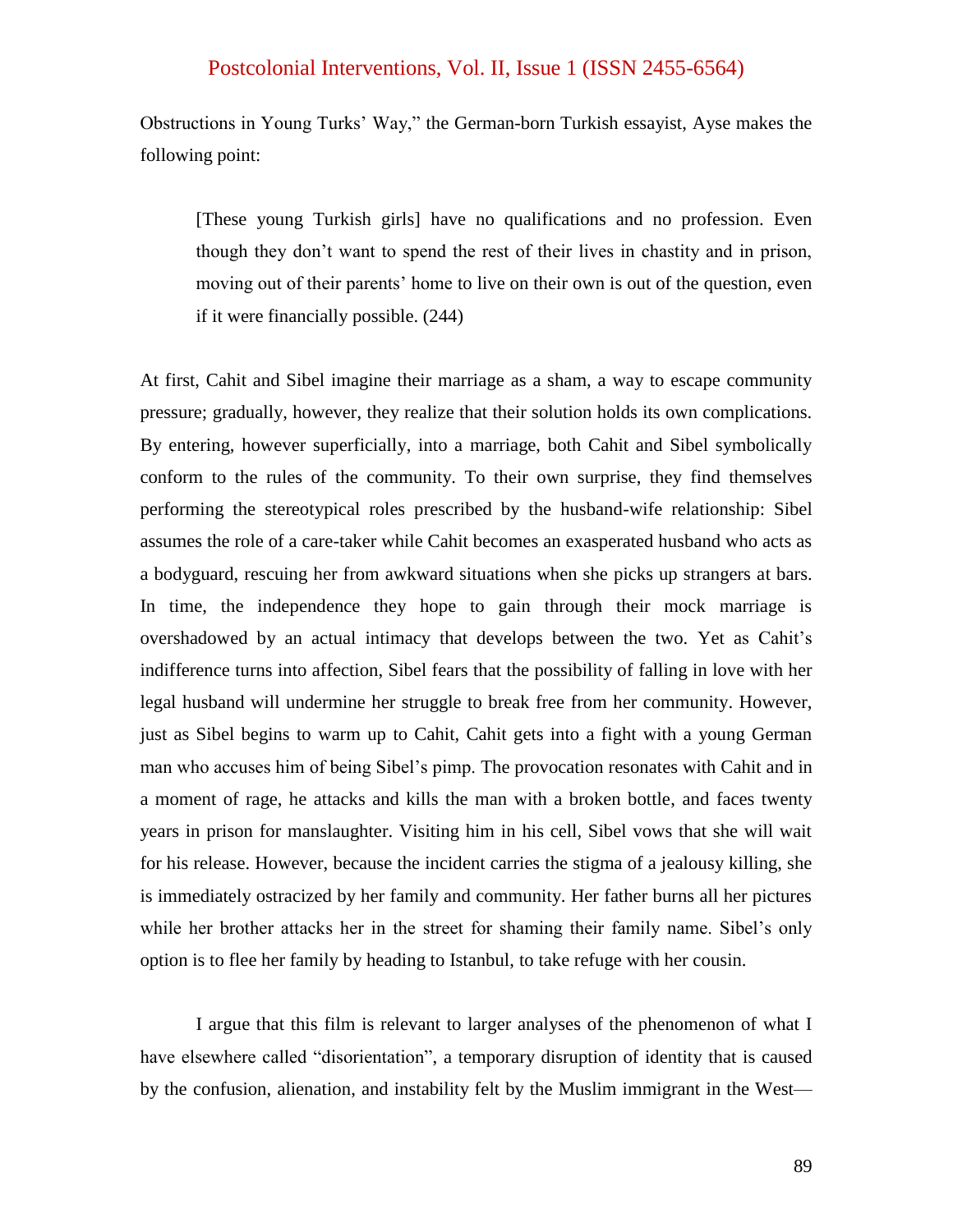regardless of one's level of religiosity. It is much to Akin's credit that in his dealings with diasporic identity he moves away from the familiar narrative, based on a simple binary of assimilation and rejection. Rather than presenting the clash of Turkish and German cultures as the sole genesis of an identity crisis, he focuses on the pressures within the minority community itself to represent the nuances in attitudes towards integration. In this way, he presents a dialogic exploration of the predicaments faced by secondgeneration German-born Turks who experience a marked psycho-social disorientation because of their inability to balance the public sphere of their experience (national life), and the private sphere (diasporic life): they are neither German enough due to their racial difference, nor Turkish enough due to their cultural assimilation; hence they remain outside both these seemingly irreconcilable ways of life.

#### **Diaspoetics, Disorientation, and the Challenges of the Hyphen**

Postcolonial studies has provided a critical forum to explore the upshot of crossing borders—especially as it relates to the cosmopolitanization of the post-imperial space as a result of mass migrations. For Sudesh Mishra, movement across borders has given rise to a new type of study that he calls "diaspoetics":

The genre of diaspora criticism […] sustains itself by recognising and repeating certain methodological manoeuvres derived from contemporary theory […] by recruiting and transforming a quasi-biblical description—diaspora—into a modern critical practice; and by staging a series of statements about traveling communities that, in a sly combinatory manner, surpass all the previous orders of bearing witness to migratory events and mobile subjects. (13-4)

Mishra describes three significant "scenes of exemplification" that defines diaspoetics: "scene of dual territoriality" (separate terrains that produces a split subject), "scene of situational laterality" ("a double movement of deterritorialization and reterritorialization" (17), and "scene of archival specificity" (individualized histories that replace idealized scenarios). Drawing on Mishra's formulation of diaspoetics, I contend that these three stages articulate a general sense of "disorientation", a confused apathy caused by the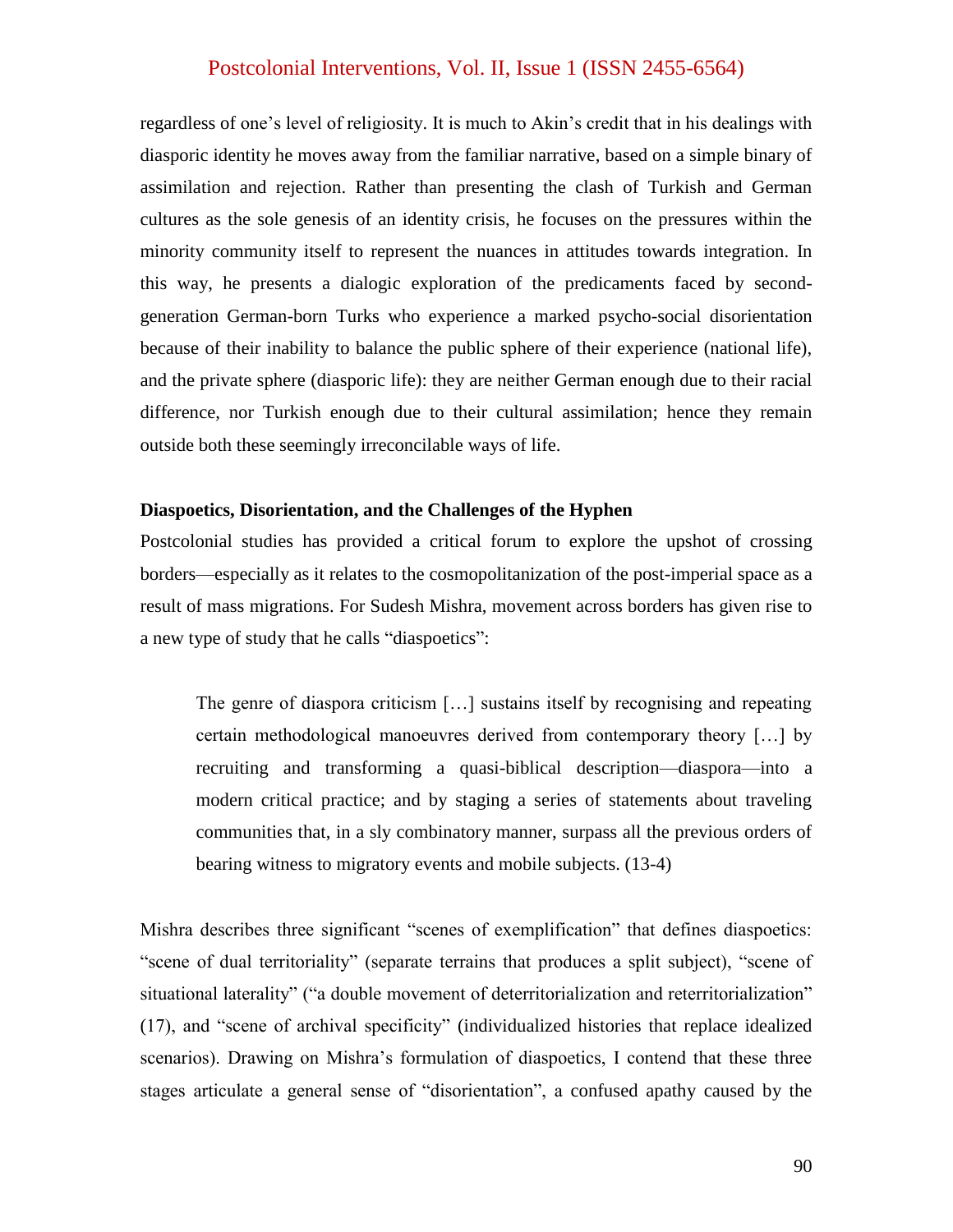inability to navigate skilfully between different—often contradictory—value systems. In *Head-On*, German-born Turkish immigrants exemplify the way disorientation works as form of psychic paralysis caused by doubled otherness: second-generation immigrants, in other words, are doubly othered – by the majority culture as well as the diasporic community. Disorientation exposes a type of abeyance, a raw reaction to the double liminality experienced by the other, which induces a disruption of identity. This disruption gives way to a weakened sense of self, and an inability to act rationally or to act at all.

Both Sibel and Cahit are disoriented characters because of their inability to wrestle with the "negotiation of ethnicity and gender within the Turkish-German context" (Fachinger 254). Cahit willingly distances himself from the diasporic community as a way to cast off his Turkishness, which he finds inhibiting. His inarticulate Turkish raises concerns during his visit to Sibel's family to ask her hand in marriage; when Sibel's brother asks him why his Turkish is weak, Cahit simply remarks that he threw it away. Although Cahit has no specific obstacle to reconciling German values with his Turkish background, the death of his first wife haunts him in a way that destroys his *raison d'être*. His day-to-day living reflects a complete state of apathy.

By contrast, Sibel aspires to live life to the fullest even if that means going against the wishes of her parents. However, her gendered otherness creates further complications for her quest for independence; she understands that severing her ties with her father will automatically lead to her being ostracized by the Turkish community. As Nawal El Saadawi (1977) reminds us, in conservative Muslim societies, young women represent their families through their modest conduct; women's bodies, in that sense, becomes a mechanism through which the families are surveilled and tested, and controlling their desexualized daughters ironically allows the family to find a marriage match. Saadawi further explains that "Ignorance about the body and its functions in girls and women is considered a sign of purity, honor and good morals and if, in contrast, a girl does know anything about sex and about her body, it is considered something undesirable and even shameful"  $(67)$ . As a disoriented member of a minority group whose actions are closely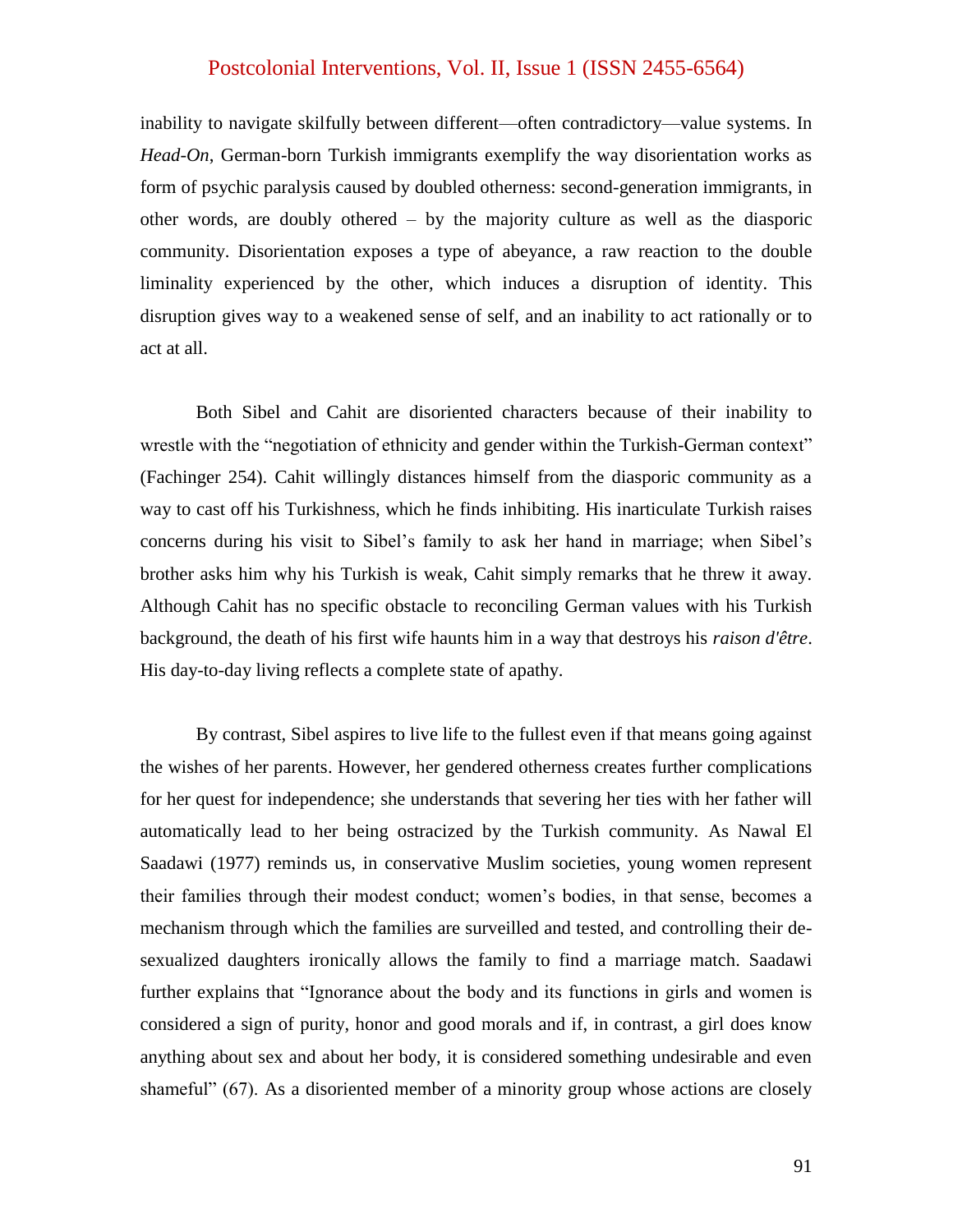scrutinized, Sibel is unable to reconcile her cultural obligations and personal aspirations. Her efforts to gain autonomy and to escape from the confines of her secluded life are constantly sabotaged. Ayse's insights are once again helpful here: "Everything that wasn't Turkish was rejected as outright bad. To live like Germans was out of the question, because the German girls, in their opinion, were whores who would give themselves to anyone" ("Women are Property" 242). In this highly patriarchal, repressive community (her brother breaks her nose after she talks to a German boy), Sibel knows that her survival depends upon safeguarding her public image as an obedient, submissive woman—and that is precisely why she sees a way out with Cahit. Only when the father transfers his authority to the husband can the daughter leave the house with her honor intact; in this way, the family structure—the only defense against the corruption of the outside world—ostensibly continues to protect the traditionally-accepted gender roles and integrity of the Muslim family. Sibel is content to create the illusion of her "purity" and chastity by participating in a fake marriage.

However, in their disoriented state, both Cahit and Sibel have trouble navigating the effects of their newly-combined hyphenated identities. "A hyphen," writes Azade Seyhan, "simultaneously separates and connects, contests and agrees" (15). As a subject position, hyphen both opens up possibilities but also limits options—since each adjustment is defined against a set of cultural positions designated by the hyphen. Therefore, the hyphen can "divide [...] and weaken  $[\dots]$  the logic of adaptability and resourcefulness" (76). The antagonistic alignment of the sides suggests a constant competition that enhances otherness rather than eradicating it. As Akin's characters illustrate, it becomes difficult to pursue a fully-reconciled doubleness under community pressure. This point is illustrated vividly in the film: while having an argument on a bus, Cahit and Sibel are thrown out of the vehicle by a much older bus driver (who happens to be Turkish, and who overhears their private conversation); he declares that he cannot tolerate "bastards like [them] who have no respect for their God and religion." This public humiliation and rejection by other Turks illustrates the actual heterogeneity of a seemingly monolithic diasporic identity. Here, Cahit and Sibel appear as a minority group within a minority community. By highlighting the differences and tensions within the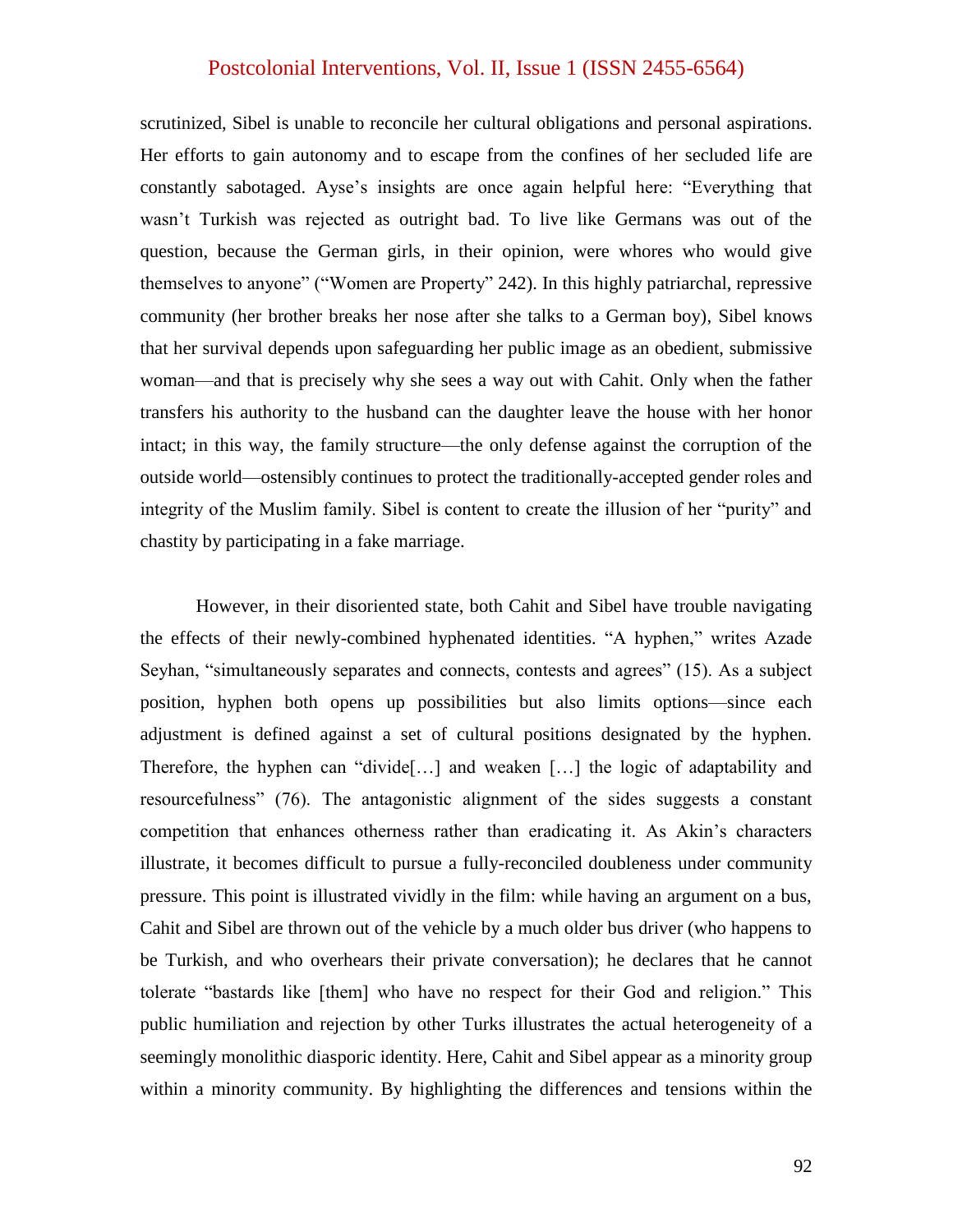diasporic community, Akin shows how failure to balance these value-systems can generate a level of paranoia, leading to self-abuse and destruction—as we see with the suicide attempts of the two protagonists. Cahit and Sibel are ultimately unrepresentable within their own communities**.** As a consequence, they move into a new form of disaffected subjectivity, one which is based on subversion (of race and gender) and counter-identification (with diasporic and national cultures).

Normally, the process of self-fashioning inspired by the scene of situational laterality is imagined to fuel hybridity as a form of cultural amalgamation. Defined as "the condition of extra-territorial and cross-cultural initiations," hybridity embraces inbetweenness as a positive influence in the reconstruction of the diasporic self (Bhabha 9). Homi Bhabha has been instrumental in advocating hybridity as a discursive practice that helps construct a renewed sense of self. Describing hybridity as a creative interchange between two modes of existence, Bhabha envisions it as "the sign of productivity of colonial power, its shifting forces and fixities" invested in "the strategic reversal of the process of domination through disavowal" (112). Similarly, Stuart Hall elaborates on "inbetweenness" as a site of empowerment:

The diaspora experience […] is defined not by essence or purity, but by the recognition of a necessary heterogeneity and diversity; by a conception of identity which lives with and through, not despite, difference; by hybridity. Diaspora identities are those which are constantly producing and reproducing themselves anew, though transformation and difference. (qtd. in Nyman 24)

For these critics, hybridity's challenge to purity, authenticity, and homogenisation is invaluable. Indeed, this "grafting" of identities has become a measuring tool to assess the success or failure of a postcolonial text, with its facility in promoting in-betweenness becoming the most important paradigm for self-awareness.

However, this default position has been challenged by many "insider" authors and filmmakers, who clearly view the immigrant experience in "less teleological ways"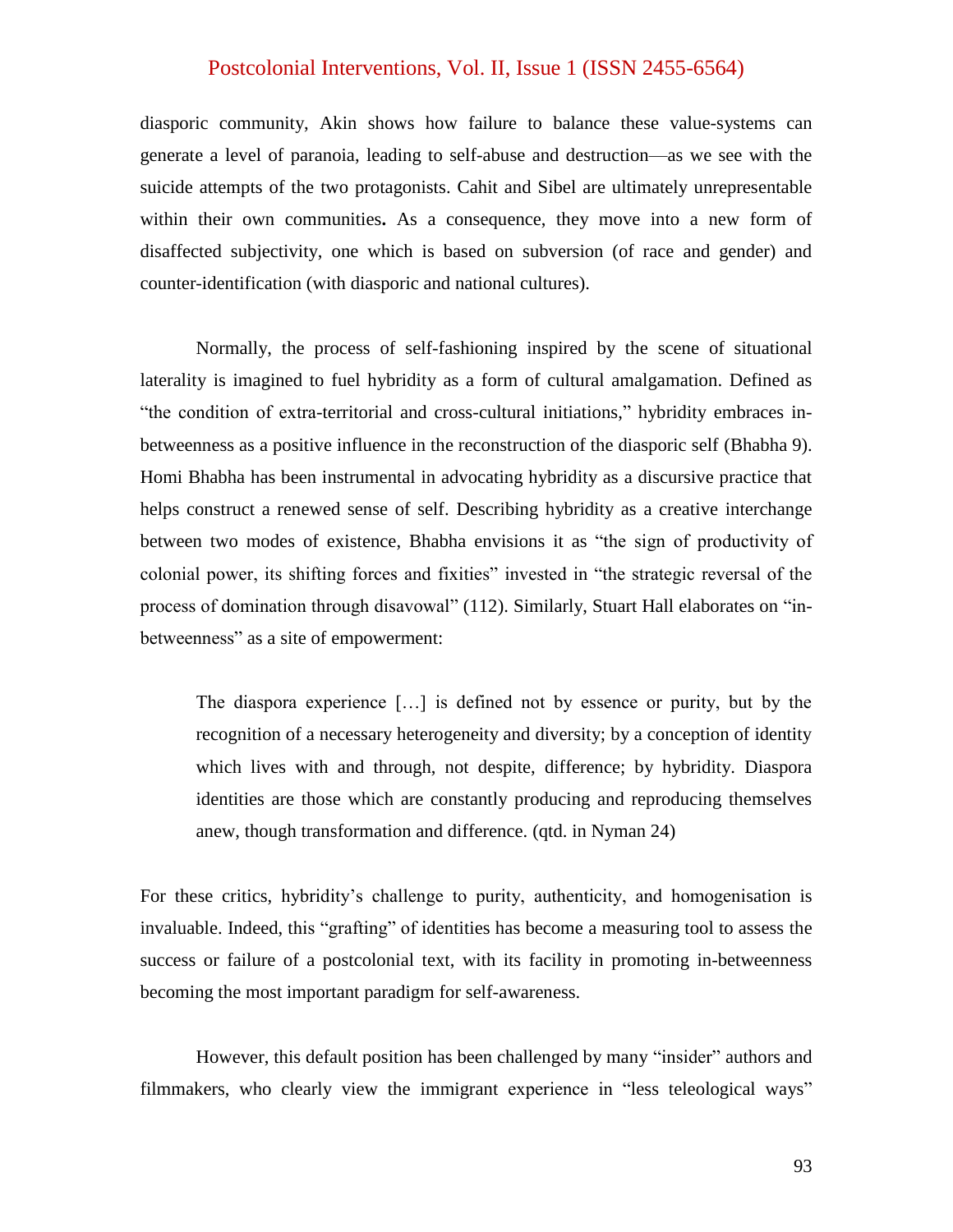(Santesso 17). To put it differently, to argue that hybridity and hybrid consciousness are the natural end-points of the immigrant experience, and the innate subject of immigrant narratives, is to depend upon an understanding of identity as something that can easily be blurred. In *Head-On*, Akin recognizes hyphenation as complex and potentially rewarding; however, he is not naïve about its instantaneous promise for attaining hybridity. As he demonstrates via Cahit and Sibel, the subject's need to be appropriated "into a multidimensional set of radical discontinuous realities" creates a "fragmented and schizophrenic decentering [of the self]" that eventually results in disengagement (Jameson 413). In the film, both protagonists reveal the difficulties, and perhaps the impossibility, of maintaining a balance between—or blurring of—the two sides of the hyphen that can lead towards hybridity. The reason for this is precisely what Hall had previously discussed in terms of the sense of "a primary origin" that causes the subject to lose the flexibility of moving in between positions and he identifies the loss of that original influence as essential for the emergence of a flexible identity (Chen 394). This is the heart of the problem for the second-generation immigrant: to put an end to their marginalization, the young immigrants have to engage in a bicultural dialogue, yet the equilibrium between those two cultures is difficult to maintain when one is constantly haunted by "a primary origin"—as we see in the case of Cahit and Sibel. For them, it is impossible to think and act since their hyphenated identity rests predominantly on a mediated, rather than an experienced, sense of Turkishness that privileges the values of the diasporic community. Unable to discard this primary origin, the two of them fall victim to an ontological paradox: they need the presence of the older generation to understand their inescapable Turkishness, but they also have to break free from the constraints of their diasporic community to gain the autonomy needed for a true understanding of the self. This conceptualization of identity dramatically deviates from the hybridity model, often presented as a beneficial consequence of postcolonial bordercrossing.

We see a brief sliver of hope when the sham marriage between Cahit and Sibel unexpectedly regenerates their faith in camaraderie, ultimately becoming an antidote for the depression and self-destructive tendencies that emerge out of a doubly-othered,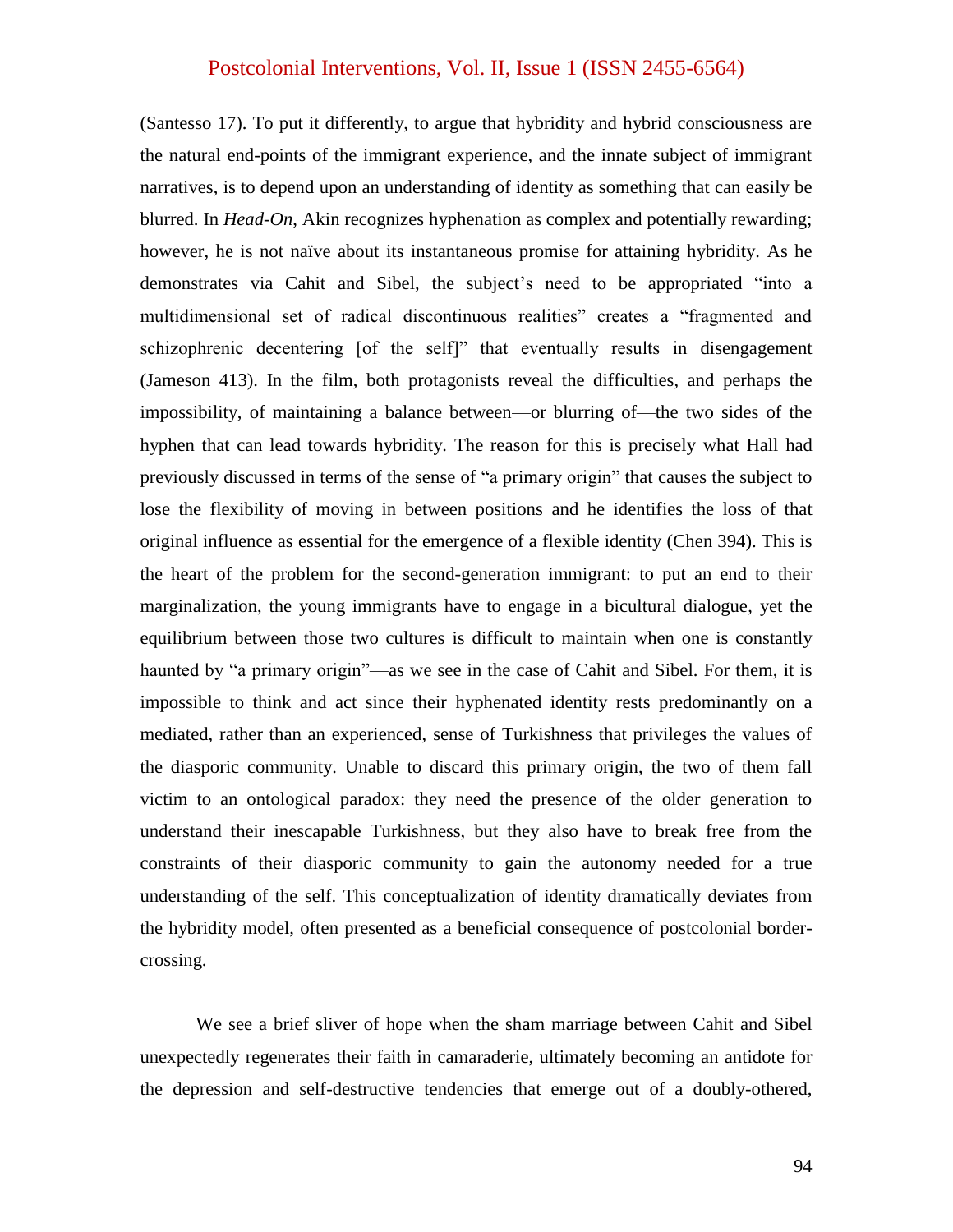disoriented life. Neither of them is interested in changing the world, or even in satisfying the basic demands of their two societies. All they really want is to forget the meaninglessness of their lives, put some distance between themselves and their restricting communities, and end their disorientation by embracing their individual desires. Their fake marriage, ironically, becomes the only real thing in their artificial and closely controlled lives. However, their miscalculations about autonomy eventually cause their relationship to become more of a curse than a salvation. Their self-destructive tendencies shatter their faith in the possibility of venturing beyond the hyphen and achieving reorientation.

### **The Return Narrative**

The question of disorientation takes a new turn when it is discussed in the context of going back to the Turkish homeland: by exploring this option, Akin **s**imultaneously calls attention to the differences between Turkish-Germans (referred to by Turkish nationals as "Alaman" or "Almanci") and Turks living "back home." In the vast, vibrant city of Istanbul, Sibel hopes to find salvation, yet the city's potential for healing is called into question. It must be noted that in Akin's films, Istanbul usually assumes a special role as a space of redemption and temptation; as he stated in an interview, "[m]y home is Hamburg but I am also the spicy voice of Istanbul. And I love spicy food. I need spice to feel I am alive" (Erdoğan 34). But there is a different logic at work in this film: Sibel's return to Turkey is not motivated by a desire to reconnect with her roots; it is rather an "escape" from her disoriented self in Germany. Istanbul, in this case, is understood as "an escape route" for the female immigrant "reacting against patriarchy and against the traditional social mores" that are ironically more oppressive in diasporic communities than in the Turkish motherland (King  $&$  Kilinc 130). Sibel's "home-seeking journey" masks a larger desire to shed her hyphenation by fitting in with the "normal" Turks (Erdoğan 30). Yet, as Fachinger rightly points out, the return "to the 'homeland' is highly ambiguous in [Akin's] films": while Turkey offers "a radical new beginning," it does not come across as a "liberating space" (257). Indeed, it soon becomes apparent that Germanborn Turks will fail to shed their otherness in Turkey, just as in Germany, and continue to feel marginalized. Estranged from their roots, and linguistically foreign (Turkish-German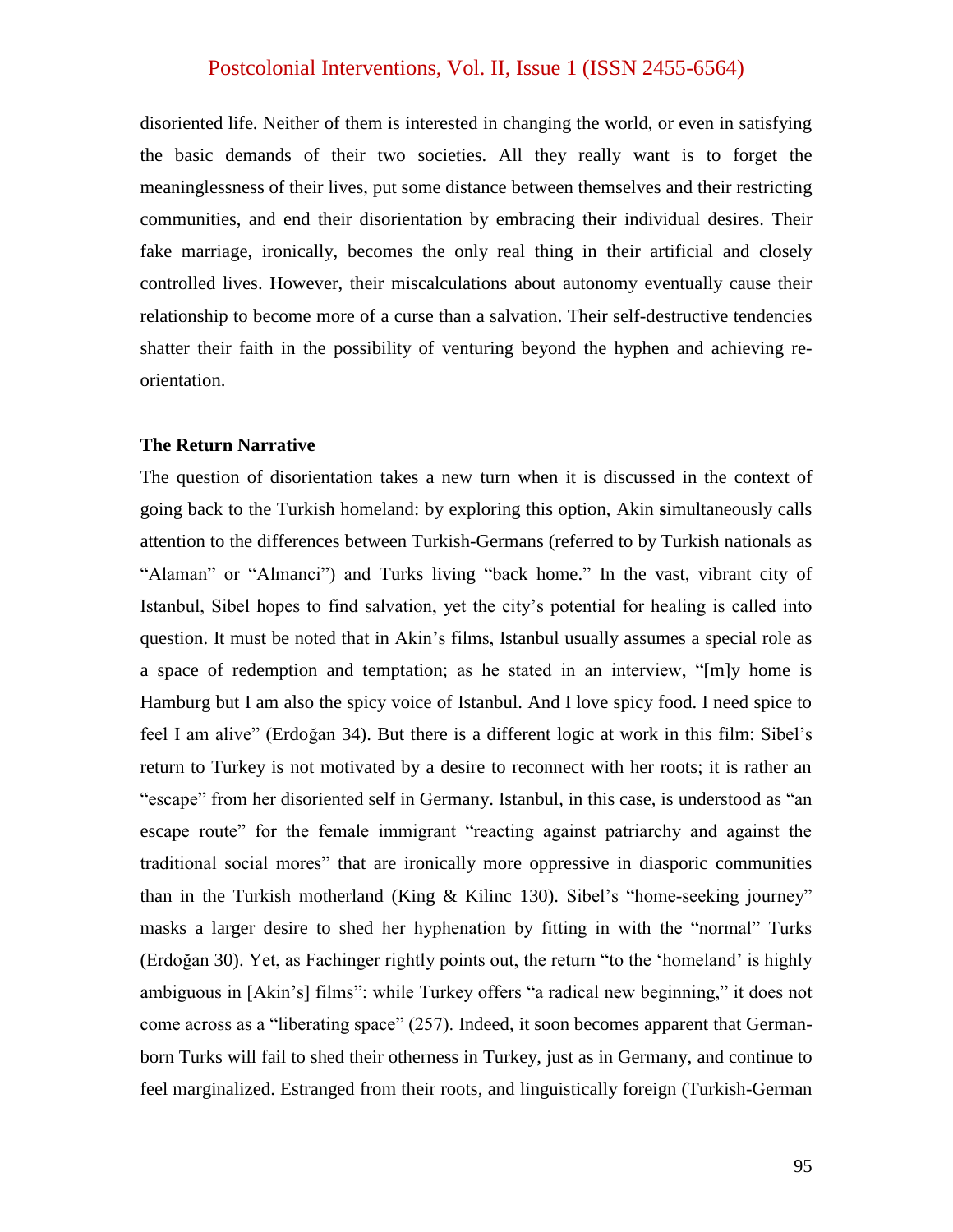accents and slang are widely derided in Turkey), they cannot pass as Turks and continue to occupy the position of an outsider, doomed to remain as "Almanci."

Şenocak and Tulay reflect on the consequences of a return which furthers the immigrant's displacement rather than removing it:

A change of place without a simultaneous change of perspective, leads to emptiness. The break with the original *Heimat* took place long ago. But this break and all its consequences must be understood so that the resultant emptiness can be filled. […] The Turkish youth cannot cling to phantasmagoria of the lost *Heimat*. (259)

Just because Sibel is able to cross borders does not mean that she is mentally prepared for the challenges of re-integrating. Frustrated with her inability to adapt, she becomes increasingly self-abusive and puts herself in extremely dangerous situations. Sibel's estrangement from what is supposed to be her "native" culture illustrates the way in which her disorientation is sustained: her initial experiences of separation, uncertainty, and confusion in Germany continue as she tries to re-assert herself in a nation that also treats her as an alien.

Cahit goes through something similar, as he makes the same journey years later. He realizes that it is not just him who has thrown away his Turkish identity years ago; Turkey, in a sense, has thrown him away as well. The couple eventually reunite, and spend two days in a hotel room; Sibel, who now lives with another man and has a daughter, knows that she is in love with Cahit but is unable to accompany him to his birthplace, Mersin, as she fears that doing so would risk bringing her own daughter into the cycle of othering in which she and Cahit have spent their lives. So the initial predicament continues to haunt them: neither Sibel nor Cahit can shed their hyphenations even when they go back to Turkey; perhaps they are no longer Turkish-Germans but now they have become German-Turks, doomed to remain at the margins of the society. Therefore, *Head-On* problematizes the hyphenation of identity as a standard, or even viable, solution to the marginalization of the immigrant, and rather presents it as a sort of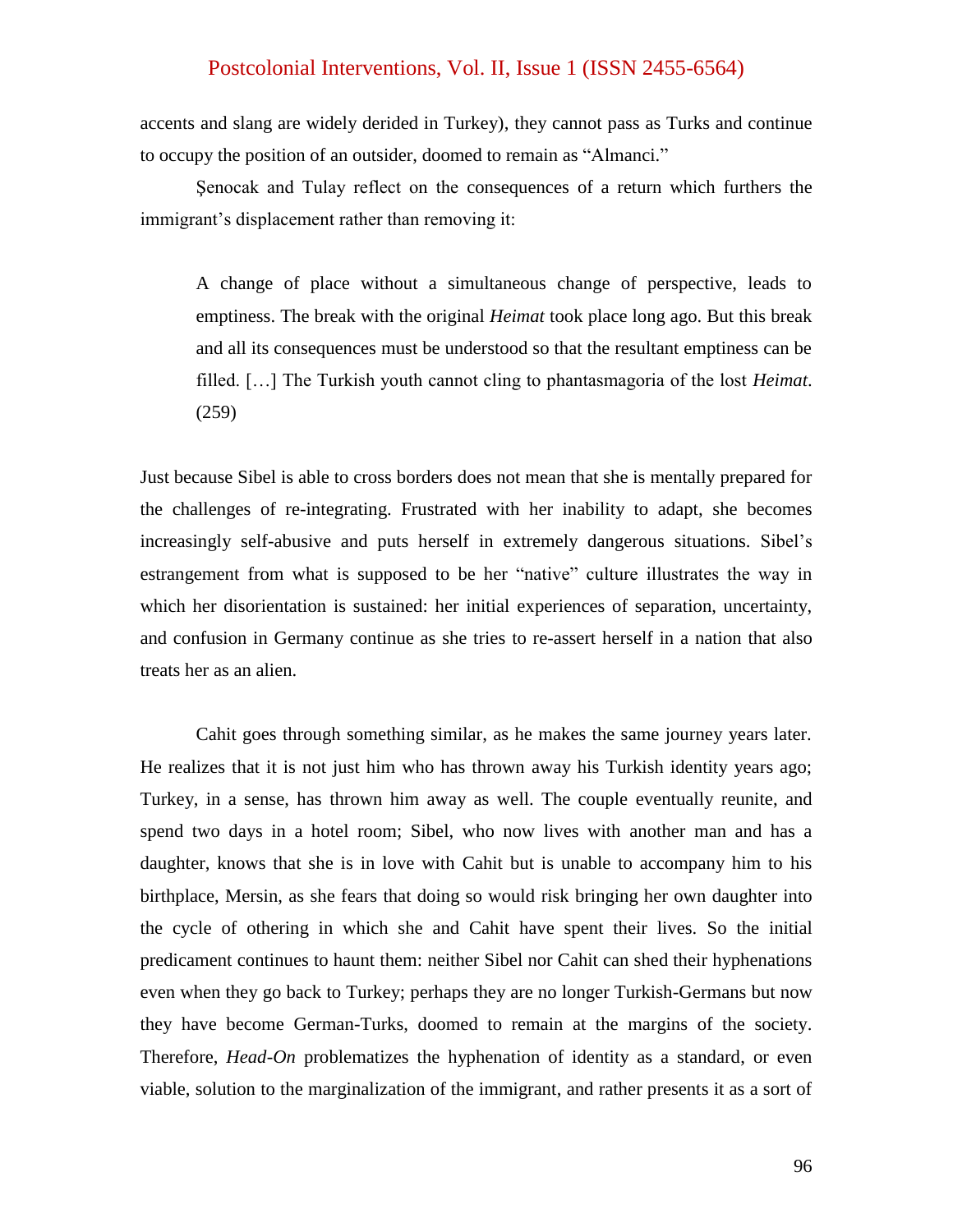captivity. When Cahit, at the end of the film, boards a bus alone to head back to Mersin, it is with the knowledge that both Germanness and Turkishness now exist beyond his reach. The concluding position of the film is not an optimistic one.

#### **Turkey and the European Union**

*Head-On* of course, was never just a character study, or even simply a film about hybrid identity; on a deeper level the film was meant to be seen as a reflection on the nature of Turkey's complex relationship to Europe. The Turkish migrant's liminal position in the West, for example, intentionally echoes Turkey's vexed association with the EU. Starting in 1987, Turkey made a series of bids to join the EU in 1987; by 1997, its membership application was officially initiated at the Helsinki Summit, which started a series of reforms and improvements to make the legal and financial systems compatible with European rules and regulations (also known as *acquis communautaire*). From a political perspective, *Head-On* expresses the various tensions long felt by Turks at home and abroad in their efforts to construct a Eurasian identity bridging the East and West. Pushing this logic further, it is possible to think about *Head-On* as a film that is not only about the hyphenated identity of two Turkish characters but that of Turkey itself. In another interview, Akin explains that "[i]n making the film, I was also interested in exploring the question of whether Turkey is really European enough for the European Union" (Dűrr and Wellershoff). Turkey's membership, of course, raises questions about European geography and identity:

Where does Europe end? Where is there a sense of 'we Europeans' as a meaningful expression of a larger sovereign people? Would Russia ever qualify extending as it does as far as Vladivostok? Does Turkey really qualify, or is it the true test of a submerged sense of Europe as a Christian world, defining itself against the otherness of the world of Islam? (Kroes 10-1)

Akin was aware of these debates, and he did not shy away from vocally supporting Turkey's accession—at least until 2005 (he later expressed concerns about the unchecked capitalism as a result of its membership) (Erdoğan 35-6).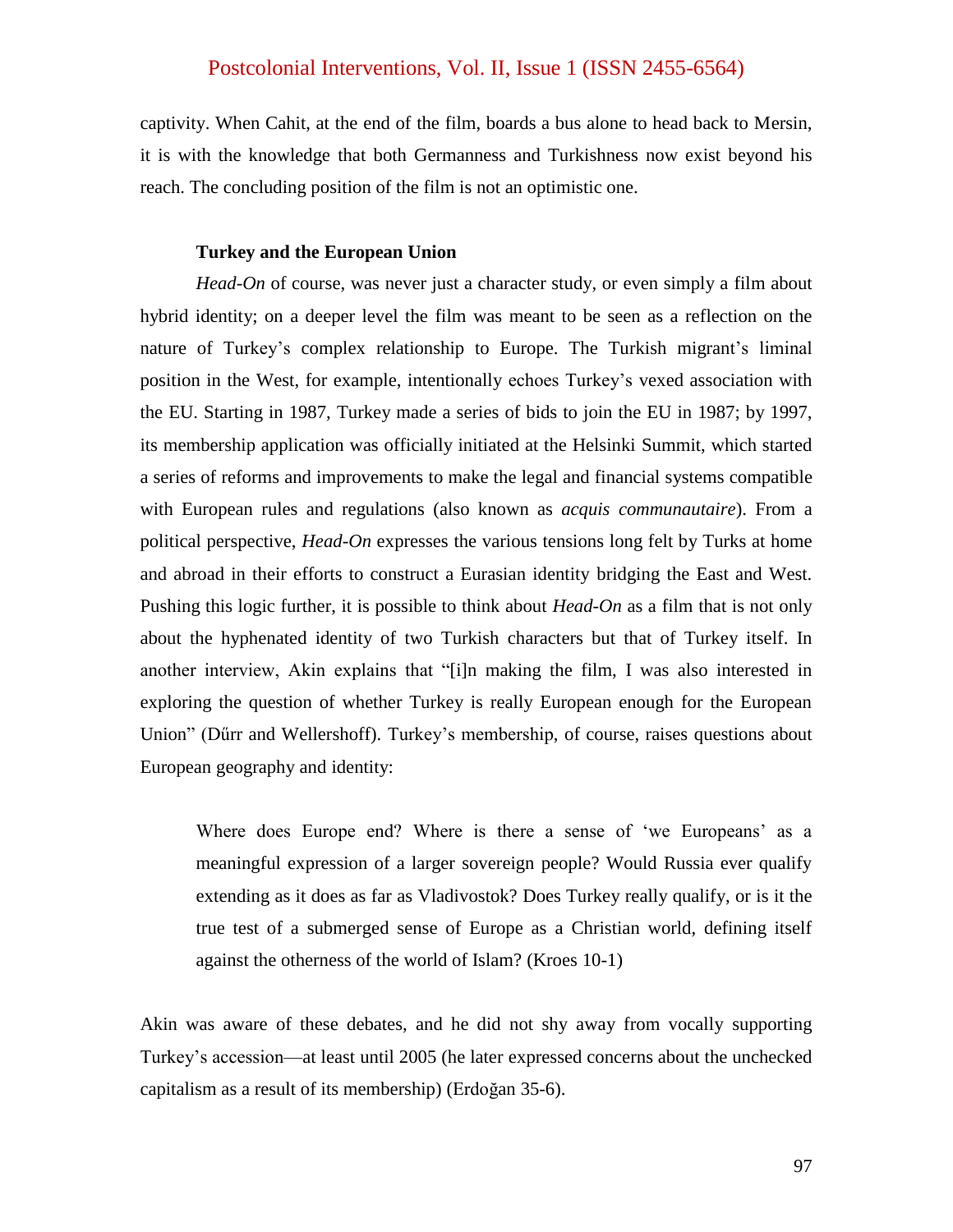The entire situation, of course, has changed today, which lends *Head-On—*and in particular its pessimistic conclusion—a new and different significance. For decades, Turkey's secular democracy has been presented as an emulative model for other Middle-Eastern states. Only a few years ago, Turkey's prime minister, Recep Tayyip Erdoğan, was touring the Arab world, praising Turkey's stable government, its economic growth, and its commitment to Western-oriented modernization, suggesting that EU membership was imminent. Today, the political reality is radically different, as Erdogan's Turkey has re-aligned its cultural and political axis away from Europe and towards the Islamic world. And the feeling is mutual; there is now a measure within the EU to suspend Turkey's candidacy because of the "repressive measures" introduced after the attempted coup in July 2016, which violated the basic constitutional rights of its citizens (BBC, 24 Nov. 2016).

For many Turks, especially those who support Erdoğan, this reversal was long seen as inevitable, a result of unrealistic attempts to transform Turkish identity into something more Europe-friendly. In its initial efforts to join the EU, Turkey traditionally presented itself as a unique blending of two civilizations; the articulation of a Eurasian identity was, in a way, a serious attempt at negating the East/West binary and overturning Orientalist discourse. In doing so, however, Turkey found itself doubly othered alienated from the East for its secular principles, and insulated from the West by its Muslim heritage. This situation created a crisis of representation, and an unavoidable fragmentation. For some, particularly in the artistic community, the synthesizing of these two irreconcilable identities can only be accomplished through narrative exercises, a unifying articulation of collective values that can provide stable ground for national unity. However, Turkey's liminal position complicates the creation of such a reconciliatory narrative; the Turkish nation has experienced a disorienting rupture between its optimistic projection of a Eurasian identity and the rejection of this possible identity by other nation-states. Perhaps more importantly, by privileging the hyphen, Turkey's desire for duality eliminates the possibility of a more plural identity (one built around a series of "ands"). Questions about ethnic background are no longer included in the Turkish Census, part of a strategy to present unified "Turkishness"; the more than 60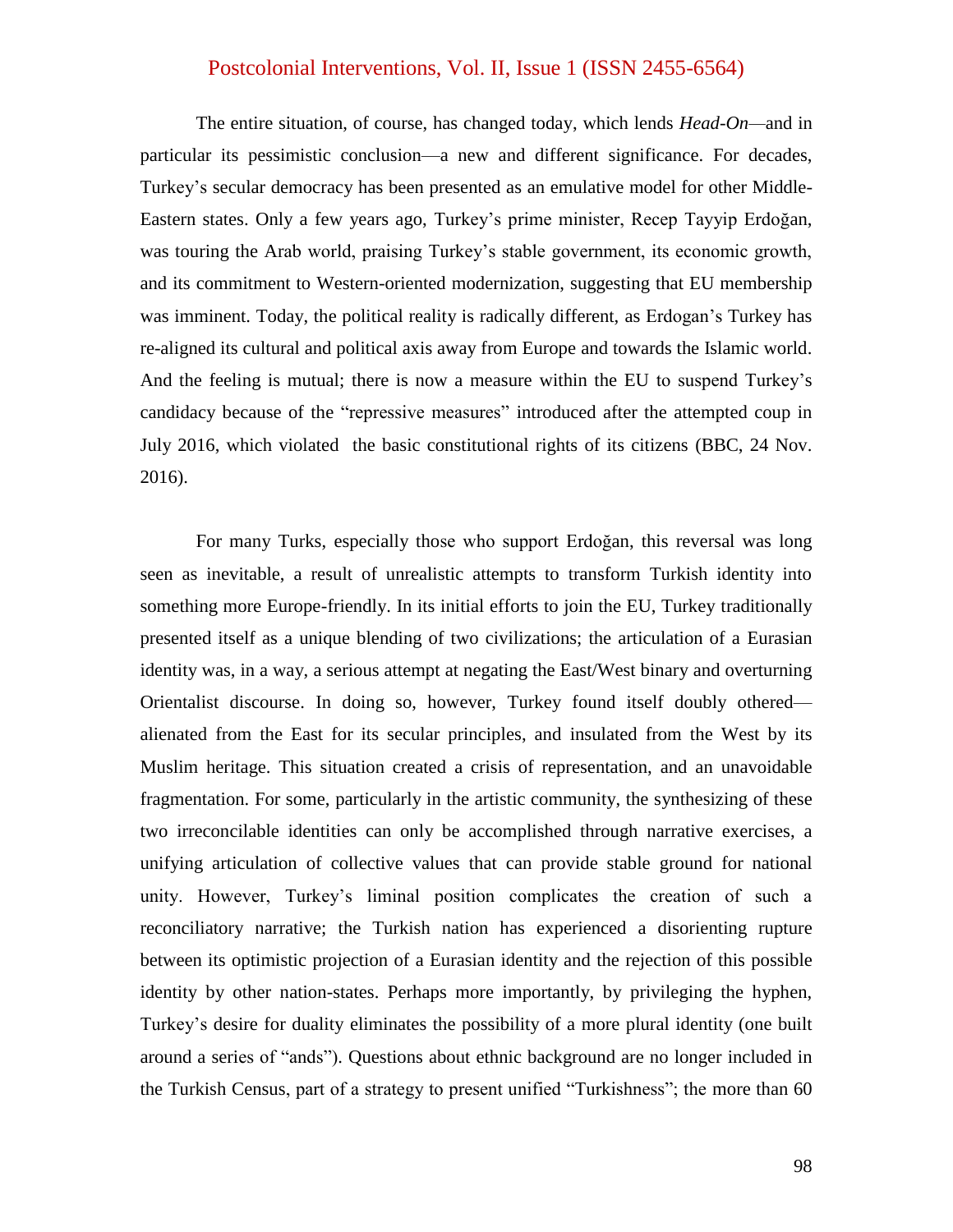ethnic groups and minorities living in Turkey are now forced to fit into a more narrowlydefined Eurasian identity.

Today, Turkey faces a more specific threat under the current regime: the policies and the "new constitution" introduced by Erdoğan aim to reverse longstanding Kemalist principles of modernization, and foster instead a nostalgic longing for the Ottoman past and its autocratic combination of political power and religious authority. In that regard, the Turkish state is prepared to "throw away" its Europeanness altogether and embrace instead a categorically Turkish and Muslim identity. In the end, *Head-On* is indeed a tragic vision, not only of the doubly othered Cahit and Sibel but also, in Akin's view, of the future of a doubly othered Turkey as well.

#### Works Cited:

Abbas, Tahir. "British South Asian Muslims: Before and After September 11." Muslim *Britain: Communities Under Pressure.* Ed. Tahir Abbas. London: Zed Books, 2005. 3-17. Print.

Akin, Fatih. *Head-On/Gegen Die Wand*. Strand Releasing Home Video, 2004. Film.

- ---. "New Film from "Head On" Director Fatih Akin: Turkey Is neither Eastern nor Western. Or Is it Both?." Interview by Anke Durr and Marianne Wellershoff. *Spiegel Online International* 2005. Web 19 Mar 2014.
- Allen C and J. Nielsen. "Summary report on Islamophobia in the EU after 11 September 2001." Vienna: European Monitoring Centre on Racism and Xenophobia, 2002. Web.

Arslan, Savaş. "The new cinema of Turkey." New Cinemas: Journal of Contemporary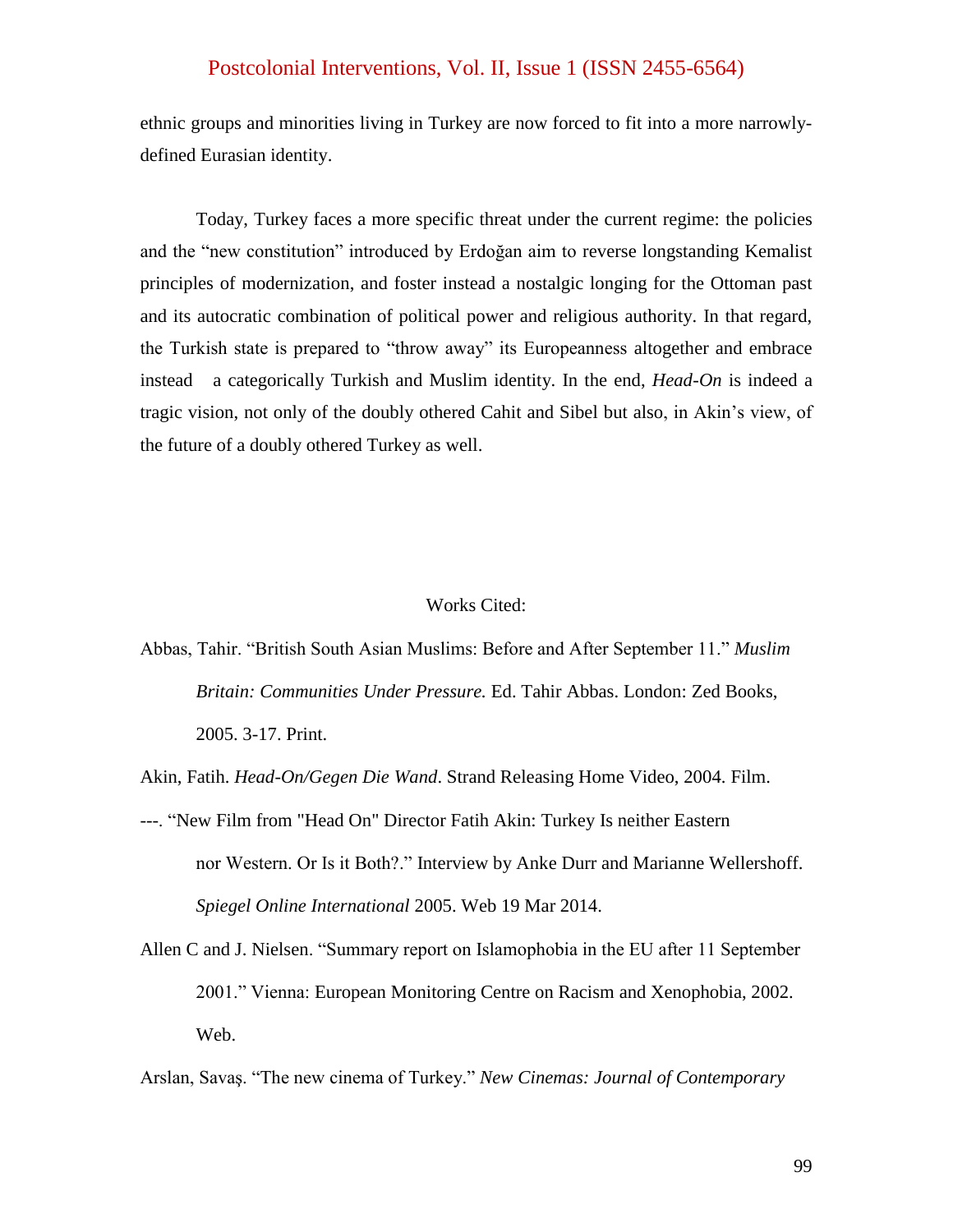*Film* 7.1 (2009): 83-97. Print.

- Ayse. "Putting Obstructions in Young Turks' Way." *Fringe Voices: An Anthology of Minority Writing in the Federal Republic of Germany*. Ed and trans. by Antje Harnisch, Anne Marie Stokes, and Friedmann Weidauer. Oxford: Berg, 1998. 243-4. Print.
- -----. "Women are Property and Honour." *Fringe Voices: An Anthology of Minority Writing in the Federal Republic of Germany*. Ed and trans. by Antje Harnisch, Anne Marie Stokes, and Friedmann Weidauer. Oxford: Berg, 1998. 241-2. Print.
- BBC.com. "Euro MPs vote to freeze Turkey EU membership talks". 24 Nov. 2016. Web. 20 Dec. 2016.
- Benmayor, Rina and Andor Skotnes. "Some Reflections on Migration and Identity." *Migration & Identity*. 1994. Eds. Rina Benmayor and Andor Skotnes. New Brunswick: Transaction P, 2005. Print.

Bhabha, Homi K. *The Location of Culture*. London: Routledge, 1994. Print.

- Breger, Claudia. "Configuring Affect: Complex World Making in Fatih Akin's Aud der anderen Seite (Edge of Heaven)." *Cinema Journal.* 54.1 (2014): 65-87. Print.
- Chen, Kuan Hsing. ―Cultural Studies and the Politics of Internationalization: An Interview with Stuart Hall." Stuart Hall: Critical Dialogues in Cultural Studies. Eds. David Morley and Kuan Hsing Chen. London: Routledge, 1996. Print.
- Coleman, David A. "Mass Migration to Europe: Demographic Salvation, Essential Labor or Unwanted Foreigners.‖ *West European Immigration and Immigrant Policy in the New Century.* Ed. Anthony M. Messina. Westport: Praeger, 2002. Print.

Dürr, Anke and Marianne Wellershoff. "Turkey is Neither Eastern Nor Western: Or Is It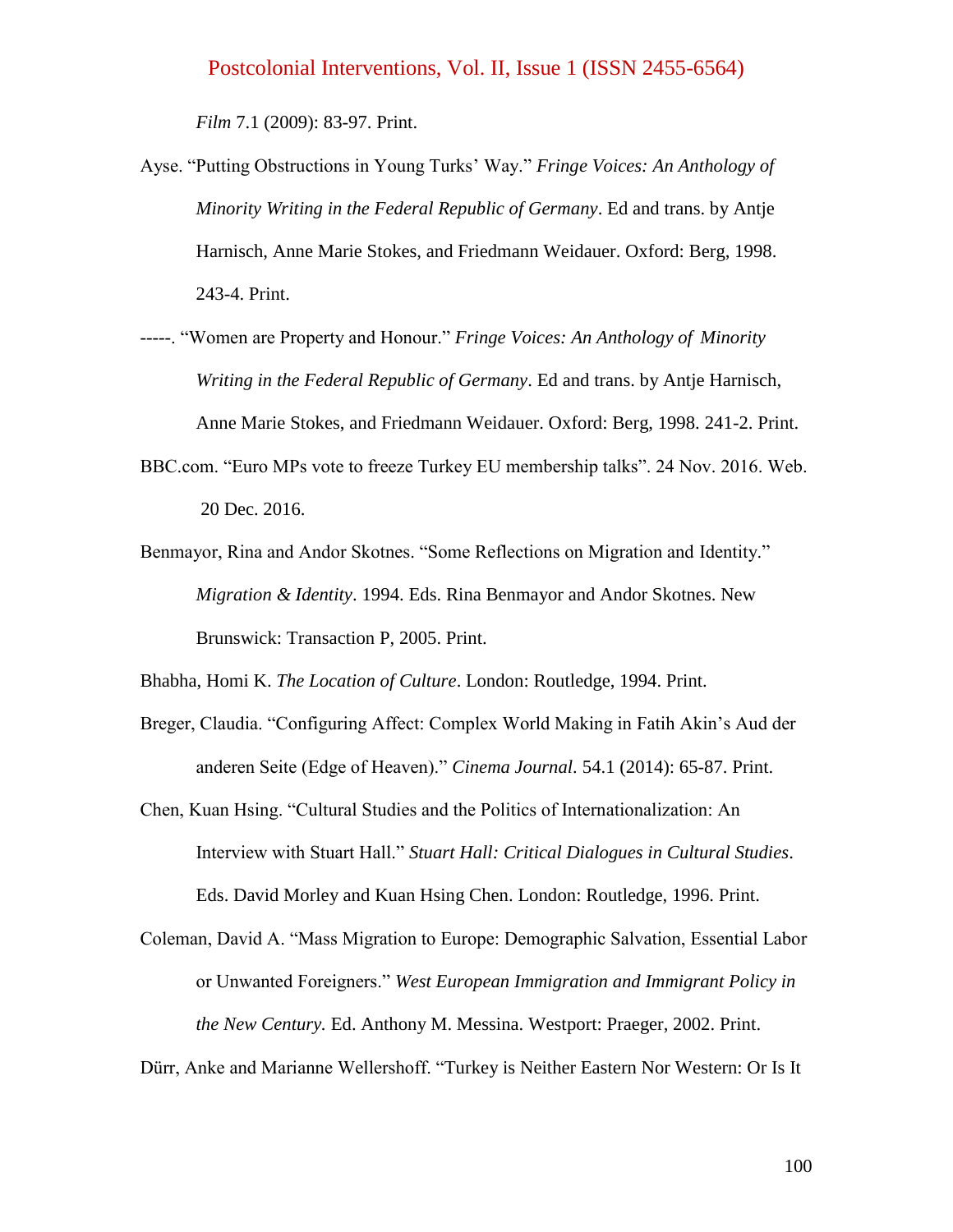Both?‖ *Interview* with *Akin*. *Der Spiegel*, 6 Jun 2005. Print.

- El Saadawi, Nawal*. The Hidden Face of Eve: Women in the Arab World*. 1977. London: Zed Books, 1980. Print.
- Erdoğan, Nezih. "Star director as symptom: reflections on the reception of Fatih Akin in the Turkish media.‖ *New Cinemas: Journal of Contemporary Film* 7.1 (2009): 27- 38. Print.
- Fachinger, Petra. "A New Kind of Creative Energy: Yadé Kara's *Selam Berlin* and Fatih Akin's *Kurtz und Schmerzlos* and *Gegen die Wand*.‖ German Life and Letters. 60.2 (2007): 243-60. Print.
- Jameson, Fredric. Postmodernism, Or, the Cultural Logic of Late Capitalism. Durham: Duke UP, 1991. Print.
- Kaya, Ayhan. "Citizenship and the Hyphenated Germans: German-Turks." *Citizenship in a Global World: European Questions and Turkish Experiences*. Eds. E. Fuat Keyman and Ahmet İçduygu. London: Routledge, 2005. 219-41. Print.
- King, Russell and Nilay Kilinc. "Routes to Roots: Second-Generation Turks from Gemany 'Return' to Turkey." *Nordic Journal of Migration Research* 4.1 (2014): 126-33. Print.
- Kroes, Rob. *Them and Us: Questions of Citizenship in a Globalizing World*. Urbana: U of Illinois P. 2000. Print.
- Mandel, Ruth. *Cosmopolitan Anxieties: Turkish Challenges to Citizenship and Belonging in Germany.* Durham: Duke UP, 2008. Print.
- Mishra, Sudesh. *Diaspora Criticism.* Edinburg: Edinburg UP, 2006. Print.
- Mitchell, Wendy. Interview with Fatih Akin. *Indiewire* 2005. Web 19 Mar 2014.